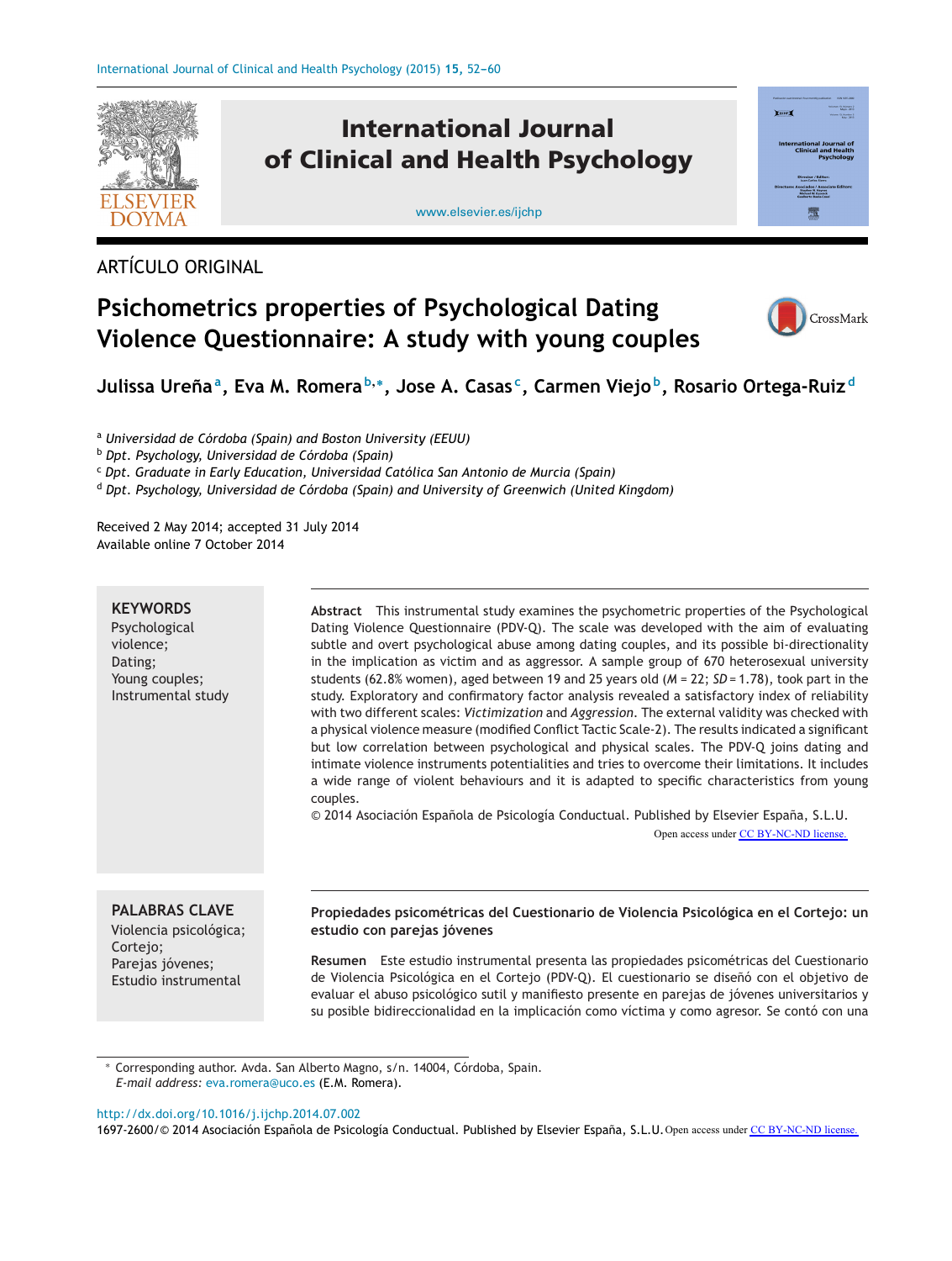muestra de 670 estudiantes universitarios heterosexuales (62,8% mujeres), con edades comprendidas entre los 19 y 25 años (*M* = 22; *DT* = 1,78). Los análisis exploratorios y confirmatorios mostraron índices de fiabilidad satisfactorios con dos escalas, *Victimización* y *Agresión*. La validez externa fue evaluada con la violencia psicológica, medida a través de una versión modificada del Conflict Tactic Scale-2. Los resultados mostraron correlaciones significativas, aunque bajas, entre las escalas de violencia psicológica y física. El PDV-Q aúna las potencialidades de los instrumentos de cortejo y los de violencia en la pareja marital, salvando las principales dificultades recogidas. Incluye un amplio rango de comportamientos violentos, adaptándolos a las características concretas de las parejas jóvenes.

© 2014 Asociación Española de Psicología Conductual. Publicado por Elsevier España, S.L.U. Open access under [CC BY-NC-ND license.](http://creativecommons.org/licenses/by-nc-nd/4.0/)

Over the last few decades national and international studies about romantic relationships have gained strength, such relationships are considerably serious outside marriage or cohabitation. Adolescents and young relationships, which are prior to the consolidation of the couple and outside marriage or cohabitation -known as dating- ([Connolly](#page--1-0) [&](#page--1-0) [McIsaac,](#page--1-0) [2011\),](#page--1-0) tend to be different from those held by adults in areas such as level of commitment, duration, sexual intimacy and the way to solve conflicts ([Furman](#page--1-0) [&](#page--1-0) [Wehner,](#page--1-0) [1997;](#page--1-0) [Molidor](#page--1-0) [&](#page--1-0) [Tolman,](#page--1-0) [1998\).](#page--1-0) Thus, the violent dynamic that might arise will have different characteristics (for example, there's no financial dependence, emotional blackmail or other abusive conducts in relation to children, or household co-responsibility, etc.). The Report of Youth in Spain ([INJUVE,](#page--1-0) [2012\)](#page--1-0) points out that only 23.8% of young people between 20 to 24 years of age live with their partners and it is also observed that the higher the educational level the higher the percentage of youngsters living at the parental home. All these features make the relationships and violent manifestations among young university couples quite different from the adult ones. Violence in dating relationships in young people are characterized for being moderate, bidirectional and reciprocal ([Nocentini,](#page--1-0) [Pastorelli,](#page--1-0) [&](#page--1-0) [Menesini,](#page--1-0) [2011;](#page--1-0) [Ortega](#page--1-0) [&](#page--1-0) [Sánchez,](#page--1-0) [2010;](#page--1-0) [Viejo,](#page--1-0) [2014\).](#page--1-0)

Notwithstanding, there has been less research on psychological violence than on other types of maltreatment, like physical or sexual abuse. Perhaps, the lack of psychological violence centered research is due to the fact that it can be less objective and more difficult to evaluate than physical maltreatment and other types of violence [\(Calvete,](#page--1-0) [Corral,](#page--1-0) [&](#page--1-0) [Estévez,](#page--1-0) [2005;](#page--1-0) [Rodríguez-Carballeira](#page--1-0) et [al.,](#page--1-0) [2005\).](#page--1-0)

It has been in the last few decades when research interest has emerged in this field regarding adolescent and young couples' relationships. The majority of studies that include this or any other type of violence in dating relationships have considered it as a risk factor of violence in the adulthood or marital couples ([Gormley](#page--1-0) [&](#page--1-0) [López,](#page--1-0) [2010;](#page--1-0) [Moreno-Manso,](#page--1-0) [Blázquez-Alonso,](#page--1-0) [García-Baamonde,](#page--1-0) [Guerrero-Barona,](#page--1-0) [&](#page--1-0) [Pozueco-Romero,](#page--1-0) [2014\),](#page--1-0) establishing that psychological partner violence is a behaviour repeated along the following relationships ([Lohman,](#page--1-0) [Neppl,](#page--1-0) [Senia,](#page--1-0) [&](#page--1-0) [Schofield,](#page--1-0) [2013\).](#page--1-0)

Scientific literature has established that psychological violence is defined by attitudes, behaviours and styles of communication based on humiliation, control, disapproval, hostility, denigration, domination, intimidation, threat of direct violence and jealousy ([Murphy](#page--1-0) [&](#page--1-0) [Hoover,](#page--1-0) [1999;](#page--1-0) [O'Leary](#page--1-0) [&](#page--1-0) [Smith-Slep,](#page--1-0) [2003\).](#page--1-0) [O'Leary](#page--1-0) [\(1999\)](#page--1-0) identified in his definition control and domination actions but also verbal aggression including denigration and recurring criticism towards the partner. [Marshall](#page--1-0) [\(1999\)](#page--1-0) introduced a new perspective in the study of psychological violence by differencing overt and subtle ways of abuse. Overt psychological violence is characterized by spreading behaviors of control and dominance easy to recognize because an aggressive and dominant style is used and it clearly affects resulting feelings, including: domination, indifference, monitoring and discredit. This type of abuse tends to occur in situations of conflict. Nonetheless, subtle psychological violence can appear in loving, joking and caring situations. Messages and actions to undermine, discount and isolate the partner are defined as subtle. These forms are independent from domination and produce an emotional damage that is difficult to recognize as abusive.

International and national research on psychological violence has shown higher rates of prevalence than other types of intimate violence [\(Liles](#page--1-0) et [al.,](#page--1-0) [2012;](#page--1-0) [Zorrilla](#page--1-0) et [al.,](#page--1-0) [2010\).](#page--1-0) These higher rates of psychological violence have been identified in dating relationships in which the implication is around 80%. Percentages regarding victimization range between 76-87% among boys and 78-82% among girls, and regarding aggression between 74-85% among boys and 83-90% among girls [\(Cortés-Ayala](#page--1-0) et [al.,](#page--1-0) [2014;](#page--1-0) [Hines](#page--1-0) [&](#page--1-0) [Saudino,](#page--1-0) [2003;](#page--1-0) [Straus,](#page--1-0) [2004;](#page--1-0) [Straus,](#page--1-0) [Hamby,](#page--1-0) [Boney-McCoy,](#page--1-0) [&](#page--1-0) [Sugarman,](#page--1-0) [1996\).](#page--1-0) In a recent study with university students about psychological abuse, different types of behaviors were observed to define this phenomenon, such as disparagement, hostility, indifference, intimidation, imposition of behavioral patterns, blaming and apparent kindness; the results pointed out that the indifference was the most common form of psychological violence in dating [\(Blázquez-Alonso,](#page--1-0) [Moreno-Manso,](#page--1-0) [&](#page--1-0) [García-Baamonde,](#page--1-0) [2012\).](#page--1-0) Different studies have found gender differences in psychological violence. On one hand, females perpetrate significantly more psychological aggression than males ([Hines](#page--1-0) [&](#page--1-0) [Saudino,](#page--1-0) [2003\).](#page--1-0) On the other hand, many studies and social opinion supported by media establish a wider presence of psychological abuse manifestations with the highest evidence of a greater rate of patterns among men ([Moreno-Manso](#page--1-0) et [al.,](#page--1-0) [2014\).](#page--1-0)